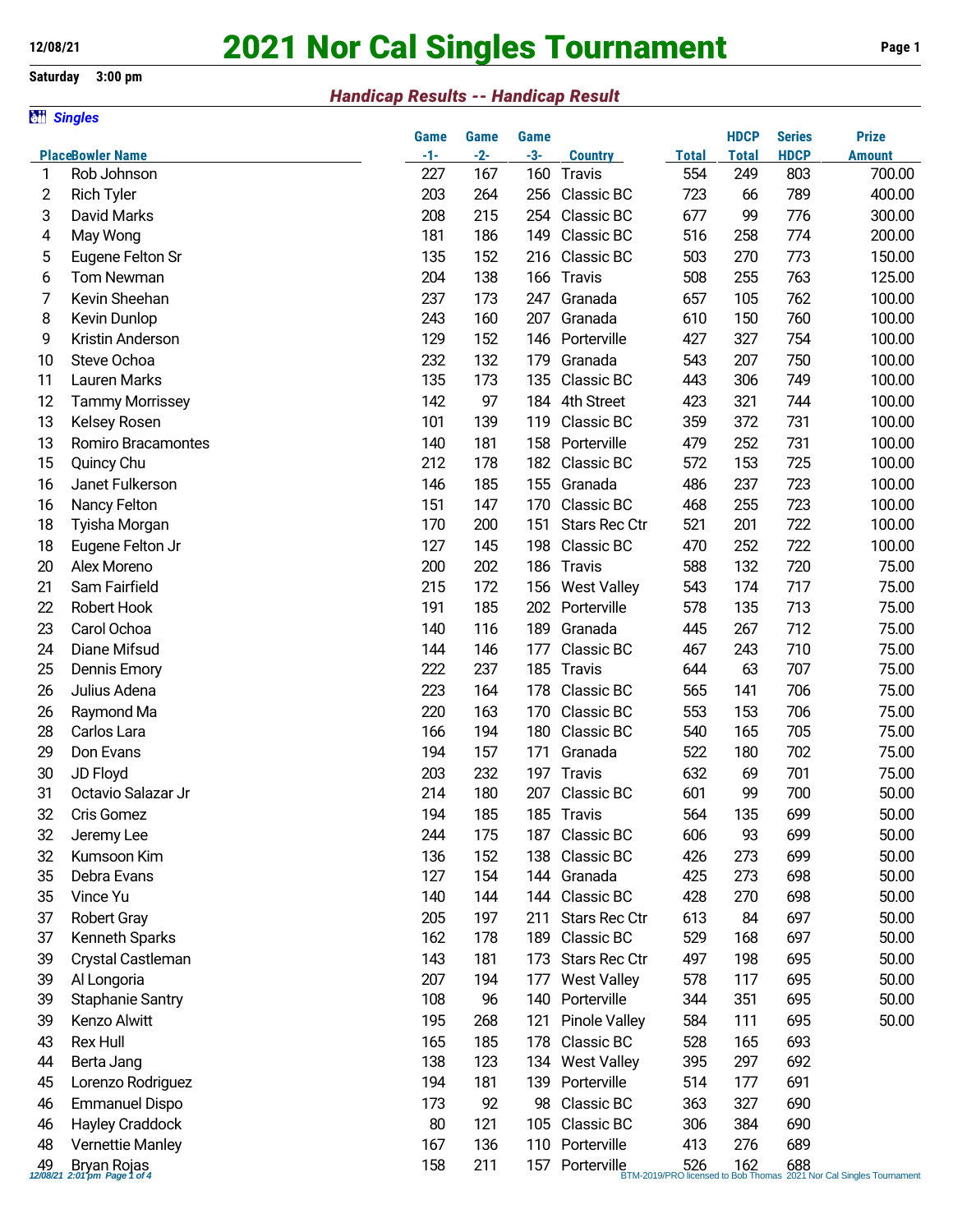### **12/08/21 2021 Nor Cal Singles Tournament Page 2**

|  | I |  |
|--|---|--|

|    |                         | <b>Game</b> | <b>Game</b> | <b>Game</b> |                      |              | <b>HDCP</b>  | <b>Series</b> | <b>Prize</b>  |
|----|-------------------------|-------------|-------------|-------------|----------------------|--------------|--------------|---------------|---------------|
|    | <b>PlaceBowler Name</b> | $-1-$       | $-2-$       | $-3-$       | <b>Country</b>       | <b>Total</b> | <b>Total</b> | <b>HDCP</b>   | <b>Amount</b> |
| 50 | Danielle Schilling      | 104         | 145         | 144         | Porterville          | 393          | 294          | 687           |               |
| 51 | Katherine Newman        | 116         | 127         | 133         | Travis               | 376          | 309          | 685           |               |
| 51 | Brandon Larsen          | 173         | 235         | 199         | <b>Pinole Valley</b> | 607          | 78           | 685           |               |
| 51 | <b>Ricky Bell</b>       | 188         | 161         | 156         | Classic BC           | 505          | 180          | 685           |               |
| 54 | Sandy Jones             | 198         | 167         | 178         | Porterville          | 543          | 141          | 684           |               |
| 54 | <b>Brandon Santry</b>   | 112         | 149         | 141         | Porterville          | 402          | 282          | 684           |               |
| 56 | <b>Shawn Davis</b>      | 159         | 126         | 134         | Granada              | 419          | 264          | 683           |               |
| 57 | Octavio Salazar Sr      | 233         | 159         | 235         | Classic BC           | 627          | 54           | 681           |               |
| 57 | Jack Stowe              | 204         | 163         | 170         | Classic BC           | 537          | 144          | 681           |               |
| 59 | Allan Castillo          | 125         | 149         | 147         | Classic BC           | 421          | 258          | 679           |               |
| 60 | <b>Stacy Felton</b>     | 114         | 155         | 135         | Classic BC           | 404          | 273          | 677           |               |
| 61 | Aaron Moreno            | 166         | 173         | 202         | Travis               | 541          | 135          | 676           |               |
| 61 | Vincent LaBono          | 194         | 144         | 143         | 4th Street           | 481          | 195          | 676           |               |
| 63 | Monique Pezzi Hernande  | 126         | 113         | 91          | Porterville          | 330          | 345          | 675           |               |
| 64 | Mildred Boggs           | 149         | 148         | 129         | Travis               | 426          | 246          | 672           |               |
| 64 | Pam Schaal              | 248         | 159         | 202         | <b>Bowlero Mant</b>  | 609          | 63           | 672           |               |
| 64 | <b>Larry Martin</b>     | 111         | 184         | 179         | Porterville          | 474          | 198          | 672           |               |
| 64 | <b>Charles Cooke</b>    | 121         | 184         | 169         | Classic BC           | 474          | 198          | 672           |               |
| 68 | Don Felton              | 137         | 137         | 124         | Classic BC           | 398          | 273          | 671           |               |
| 69 | Donna Strecker          | 137         | 140         | 160         | Travis               | 437          | 231          | 668           |               |
| 69 | Jamel Morgan            | 152         | 160         | 194         | Stars Rec Ctr        | 506          | 162          | 668           |               |
| 71 | Ray Rivera              | 181         | 199         | 176         | Stars Rec Ctr        | 556          | 111          | 667           |               |
| 72 | <b>Branden Watson</b>   | 223         | 199         | 148         | Porterville          | 570          | 96           | 666           |               |
| 73 | <b>Bob Wallace</b>      | 199         | 191         | 194         | <b>EA Dublin</b>     | 584          | 81           | 665           |               |
| 73 | <b>Wayne Manley</b>     | 143         | 180         | 189         | Porterville          | 512          | 153          | 665           |               |
| 73 | Mike Pezzi              | 228         | 163         | 211         | Porterville          | 602          | 63           | 665           |               |
| 76 | <b>Austin Bodley</b>    | 116         | 133         | 88          | Porterville          | 337          | 327          | 664           |               |
| 77 | Kimber Lucero           | 151         | 147         | 164         | <b>West Valley</b>   | 462          | 201          | 663           |               |
| 78 | <b>Taylor Brian</b>     | 223         | 157         | 207         | Travis               | 587          | 75           | 662           |               |
| 78 | <b>Russell Yeager</b>   | 223         | 213         | 202         | Classic BC           | 638          | 24           | 662           |               |
| 80 | Anna Lingley            | 154         | 166         | 166         | Classic BC           | 486          | 174          | 660           |               |
| 80 | Ray Wong                | 151         | 180         | 188         | Classic BC           | 519          | 141          | 660           |               |
| 82 | Roberta Nichols         | 120         | 100         | 121         | <b>Travis</b>        | 341          | 318          | 659           |               |
| 82 | <b>Colleen Harkins</b>  | 120         | 130         | 115         | Winks Silver S       | 365          | 294          | 659           |               |
| 82 | Mitch Hong              | 168         | 160         | 184         | Classic BC           | 512          | 147          | 659           |               |
| 85 | James Garcia            | 140         | 170         | 173         | Boardwalk Bo         | 483          | 174          | 657           |               |
| 86 | Eric Castleman          | 202         | 184         | 160         | Stars Rec Ctr        | 546          | 108          | 654           |               |
| 87 | <b>Babe Umipig</b>      | 141         | 146         | 126         | Travis               | 413          | 240          | 653           |               |
| 87 | William F Pone          | 102         | 165         | 158         | Stars Rec Ctr        | 425          | 228          | 653           |               |
| 89 | <b>Anthony Cabral</b>   | 69          | 111         | 118         | Porterville          | 298          | 354          | 652           |               |
| 90 | <b>Sally Recile</b>     | 119         | 123         | 118         | Travis               | 360          | 291          | 651           |               |
| 90 | Linda Pone              | 125         | 160         | 180         | Stars Rec Ctr        | 465          | 186          | 651           |               |
| 90 | <b>William Sparks</b>   | 140         | 122         | 146         | Classic BC           | 408          | 243          | 651           |               |
| 93 | <b>Rudy Recile</b>      | 180         | 200         | 149         | Travis               | 529          | 120          | 649           |               |
| 94 | Damon Davis             | 151         | 168         | 166         | Stars Rec Ctr        | 485          | 162          | 647           |               |
| 95 | David Vedder            | 202         | 224         |             | 163 West Valley      | 589          | 57           | 646           |               |
| 95 | Ronan Carabay           | 173         | 176         | 171         | Porterville          | 520          | 126          | 646           |               |
| 97 | April Heveroh           | 171         | 147         | 135         | <b>Travis</b>        | 453          | 192          | 645           |               |
| 97 | <b>Bill Abraham</b>     | 180         | 224         | 124         | Classic BC           | 528          | 117          | 645           |               |
| 99 | Erika Davis             | 188         | 144         | 138         | Travis               | 470          | 174          | 644           |               |
| 99 | John Butterweck         | 159         | 141         |             | 182 Granada          | 482          | 162          | 644           |               |
| 99 | Ronald Hua              | 166         | 234         |             | 169 Pinole Valley    | 569          | 75           | 644           |               |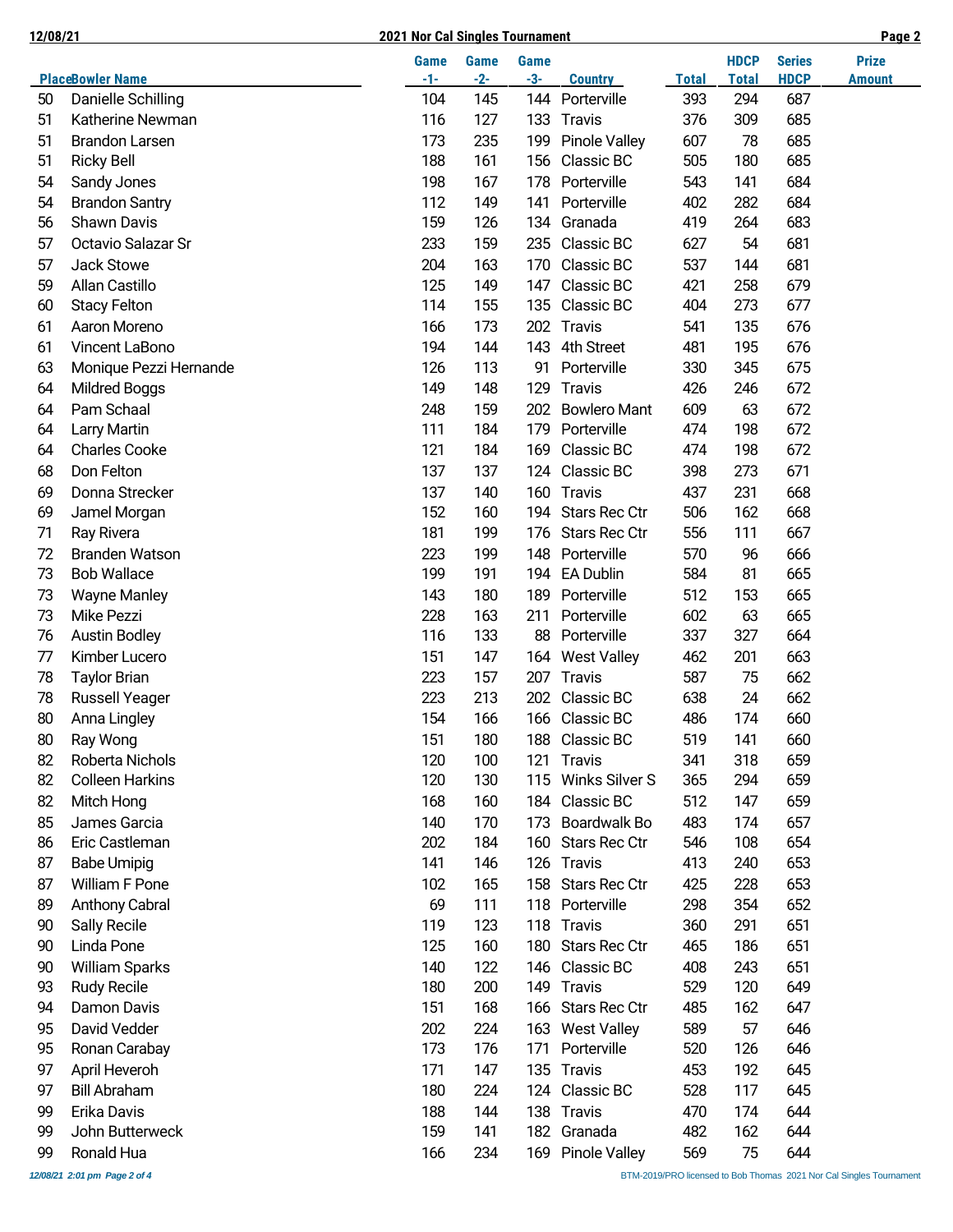#### **12/08/21 2021 Nor Cal Singles Tournament Page 3**

|--|

|     | <b>PlaceBowler Name</b> | Game<br>$-1-$ | <b>Game</b><br>$-2-$ | <b>Game</b><br>$-3-$ | <b>Country</b>       | <b>Total</b> | <b>HDCP</b><br><b>Total</b> | <b>Series</b><br><b>HDCP</b> | <b>Prize</b><br><b>Amount</b> |
|-----|-------------------------|---------------|----------------------|----------------------|----------------------|--------------|-----------------------------|------------------------------|-------------------------------|
| 102 | Abby Brady              | 70            | 84                   | 84                   | Travis               | 238          | 405                         | 643                          |                               |
| 102 | <b>Patrick Shilling</b> | 102           | 165                  | 139                  | Porterville          | 406          | 237                         | 643                          |                               |
| 104 | Josh Chambliss          | 228           | 180                  | 228                  | <b>Travis</b>        | 636          | 6                           | 642                          |                               |
| 104 | Jesse Dayao             | 191           | 217                  | 162                  | Classic BC           | 570          | 72                          | 642                          |                               |
| 104 | Debbie Martin           | 115           | 148                  | 157                  | Porterville          | 420          | 222                         | 642                          |                               |
| 107 | <b>Kimberly Clark</b>   | 136           | 149                  | 149                  | <b>Stars Rec Ctr</b> | 434          | 207                         | 641                          |                               |
| 107 | Debi Panlecic Bischoff  | 122           | 134                  | 163                  | 4th Street           | 419          | 222                         | 641                          |                               |
| 109 | Marie Liggin            | 129           | 139                  | 126                  | <b>Travis</b>        | 394          | 246                         | 640                          |                               |
| 109 | <b>Patrick Abold</b>    | 157           | 267                  | 192                  | Orchard              | 616          | 24                          | 640                          |                               |
| 111 | Jerimiah Cox            | 172           | 165                  | 185                  | Stars Rec Ctr        | 522          | 117                         | 639                          |                               |
| 112 | Amy Sheehan             | 166           | 158                  | 191                  | Granada              | 515          | 123                         | 638                          |                               |
| 112 | Sarah Isch              | 79            | 97                   | 66                   | Porterville          | 242          | 396                         | 638                          |                               |
| 114 | Donald J Henry Jr       | 167           | 179                  | 192                  | Stars Rec Ctr        | 538          | 99                          | 637                          |                               |
| 114 | Jeff Windham            | 152           | 200                  | 180                  | Classic BC           | 532          | 105                         | 637                          |                               |
| 116 | Steven Fessenden        | 191           | 154                  | 159                  | <b>Pinole Valley</b> | 504          | 132                         | 636                          |                               |
| 116 | <b>Shirley Morouse</b>  | 123           | 137                  | 190                  | 4th Street           | 450          | 186                         | 636                          |                               |
| 116 | George Albanez          | 119           | 147                  | 148                  | Porterville          | 414          | 222                         | 636                          |                               |
| 119 | <b>Rick Manley</b>      | 128           | 152                  | 172                  | Porterville          | 452          | 183                         | 635                          |                               |
| 120 | <b>Tasha Manley</b>     | 123           | 143                  | 135                  | Porterville          | 401          | 231                         | 632                          |                               |
| 121 | Rob Dong                | 167           | 170                  | 191                  | Classic BC           | 528          | 102                         | 630                          |                               |
| 122 | <b>Cathy Nolasco</b>    | 148           | 179                  | 161                  | Classic BC           | 488          | 141                         | 629                          |                               |
| 122 | John Casillas           | 147           | 163                  | 232                  | 4th Street           | 542          | 87                          | 629                          |                               |
| 124 | Patricia Newman         | 152           | 149                  | 132                  | Travis               | 433          | 195                         | 628                          |                               |
| 124 | <b>Bryan McClure</b>    | 200           | 160                  | 172                  | Coconut              | 532          | 96                          | 628                          |                               |
| 124 | <b>Rick Jones</b>       | 125           | 146                  | 159                  | Porterville          | 430          | 198                         | 628                          |                               |
| 127 | Jacob Isch              | 114           | 104                  | 109                  | Porterville          | 327          | 300                         | 627                          |                               |
| 128 | Alen Chu                | 181           | 160                  | 173                  | Classic BC           | 514          | 111                         | 625                          |                               |
| 129 | <b>Chet Mallory</b>     | 186           | 157                  | 194                  | <b>Travis</b>        | 537          | 87                          | 624                          |                               |
| 130 | <b>Taylor Dunlop</b>    | 108           | 71                   | 126                  | Granada              | 305          | 318                         | 623                          |                               |
| 130 | Kevin McFarland         | 212           | 213                  | 150                  | Classic BC           | 575          | 48                          | 623                          |                               |
| 132 | Si Dyer                 | 174           | 137                  | 170                  | <b>Travis</b>        | 481          | 141                         | 622                          |                               |
| 132 | Kevin Tyner             | 164           | 192                  | 257                  | <b>West Valley</b>   | 613          | 9                           | 622                          |                               |
| 134 | <b>Butch Wilson</b>     | 76            | 78                   |                      | 110 Porterville      | 264          | 357                         | 621                          |                               |
| 135 | Pam Davis               | 109           | 121                  |                      | 116 Classic BC       | 346          | 273                         | 619                          |                               |
| 135 | Roy Worhan              | 196           | 235                  | 170                  | Travis               | 601          | 18                          | 619                          |                               |
| 137 | William A Pone          | 140           | 181                  | 156                  | Stars Rec Ctr        | 477          | 141                         | 618                          |                               |
| 137 | Efain Aguilar Jr        | 136           | 109                  | 118                  | Stars Rec Ctr        | 363          | 255                         | 618                          |                               |
| 139 | Eric D Christiansen     | 123           | 146                  | 116                  | Granada              | 385          | 231                         | 616                          |                               |
| 140 | Mike Dispo              | 196           | 175                  | 163                  | Classic BC           | 534          | 81                          | 615                          |                               |
| 141 | <b>Charles Person</b>   | 124           | 147                  | 124                  | Travis               | 395          | 219                         | 614                          |                               |
| 142 | <b>Heather Albanez</b>  | 144           | 147                  |                      | 145 Porterville      | 436          | 177                         | 613                          |                               |
| 143 | Noe Vallejo             | 124           | 98                   | 111                  | Porterville          | 333          | 279                         | 612                          |                               |
| 144 | <b>Anthony Moreno</b>   | 147           | 134                  | 165                  | Travis               | 446          | 165                         | 611                          |                               |
| 144 | <b>Evie Mallory</b>     | 156           | 133                  | 103                  | <b>Travis</b>        | 392          | 219                         | 611                          |                               |
| 146 | <b>Cindy Craig</b>      | 77            | 100                  | 123                  | Granada              | 300          | 309                         | 609                          |                               |
| 146 | Kim Honciano            | 146           | 175                  | 150                  | Classic BC           | 471          | 138                         | 609                          |                               |
| 148 | Ciera Butler            | 128           | 109                  | 98                   | Granada              | 335          | 273                         | 608                          |                               |
| 148 | Penny Anderson          | 160           | 135                  | 157                  | 4th Street           | 452          | 156                         | 608                          |                               |
| 150 | Ben Laulita             | 146           | 174                  | 194                  | Travis               | 514          | 93                          | 607                          |                               |
| 150 | Michael Scott           | 138           | 170                  | 155                  | Classic BC           | 463          | 144                         | 607                          |                               |
| 150 | Jeanne Goff             | 127           | 112                  | 110                  | <b>Travis</b>        | 349          | 258                         | 607                          |                               |
| 153 | Dylan Lundholm          | 163           | 132                  |                      | 197 Travis           | 492          | 114                         | 606                          |                               |